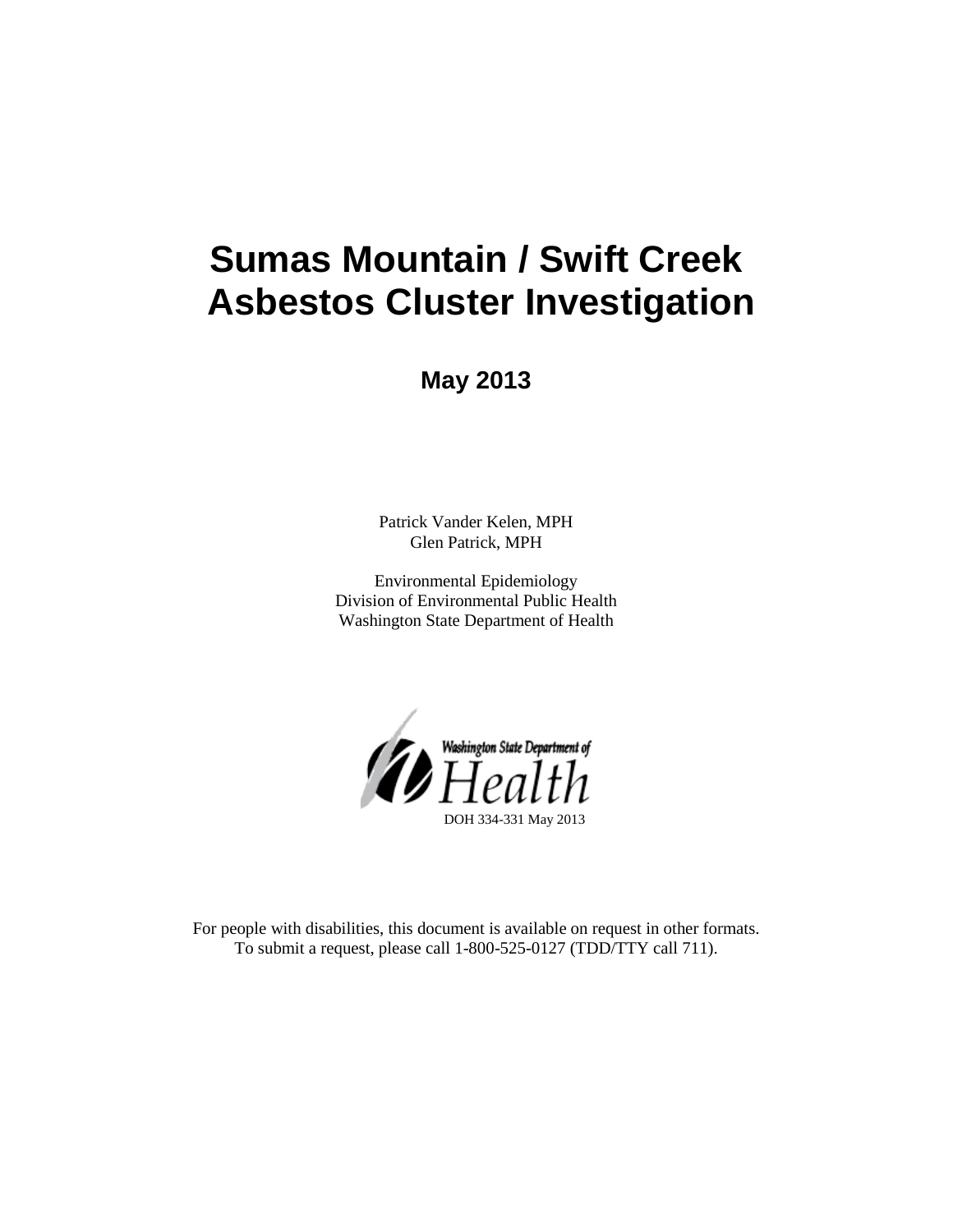# **Sumas Mountain / Swift Creek Asbestos Cluster Investigation**

This report is a follow-up to the Washington State Department of Health epidemiologic cluster investigations conducted in 2008 and 2010 of health effects resulting from possible exposure to naturally occurring asbestos in the Swift Creek drainage located in Whatcom County, Washington.<sup>[1](#page-1-0)</sup> Human exposure to naturally occurring asbestos is possible from both undisturbed asbestos-containing streambed materials as well as from materials moved off-site for use as fill. The Site Assessment Section within the Office of Environmental Health, Safety, and Toxicology requested this update.

The goal of this investigation was to assess the rate of lung and bronchial cancer, mesothelioma, and asbestosis among people living in the study area compared to rates for Whatcom County and the state overall using additional years of data. While mesothelioma and asbestosis are relatively rare and specifically linked to asbestos exposure, lung and bronchial cancer is more common and is associated with numerous factors, especially smoking. We hypothesized that the population living in the study area is more likely to be exposed to asbestos than other Washington residents and therefore, might experience a higher rate of asbestosis or asbestos related cancer (such as cancer of the lung and bronchus, and mesothelioma) than the county or the state.

## **Methods**

 $\overline{a}$ 

To address these goals, the Washington State Cancer Registry (WSCR) provided data on cases of mesothelioma and lung and bronchial cancer from 1992 through 2011 for the state. The Comprehensive Hospital Abstract Reporting System (CHARS) provided records for patients hospitalized with asbestosis from 2003 through 2011. Population data were obtained from the 2010 U.S. Census.

Rate calculations for mesothelioma and lung and bronchial cancer included five additional years of data compared to the 2010 investigation. The geographic region included in this investigation remained identical to the 2010 investigation which included census block groups that encompass the Swift Creek drainage and the Sumas River area to the Canadian border (Figure 1). Cancer data for the twenty-year period were combined because of the small number of both cancers among the population of Whatcom County as a whole, and especially among the population living within the selected census blocks comprising the study area.

The smallest geographic designation in CHARS is Zip code. The asbestosis study area encompassed six zip codes in Whatcom County (Figure 1) and expanded the geographic region of the analysis resulting in a larger area than the area studied for lung and bronchial cancers and mesothelioma. We limited asbestosis data to the years 2003-2011 because one of the zip codes in the study area split in 2002. This split made analyzing data from 1992-2002 unreliable since it was unknown which cases of asbestosis fell within the current zip code of interest.

Because the likelihood of these diseases increases with age, rates were age-adjusted to account for differences in the population age structure between Whatcom County, the study area, and the state overall.<sup>[2](#page-1-1)</sup> We calculated age-adjusted rates per 100,000 population along with 95 percent confidence

<span id="page-1-0"></span><sup>&</sup>lt;sup>1</sup> Washington State Department of Health. Health Consultation: Swift Creek Sediment Asbestos Site, Everson, Whatcom County, Washington. February 22, 2008. Available at URL:<br>http://www.atsdr.cdc.gov/HAC/pha/SwiftCreekAsbestos/SwiftCreekAsbestos\_2-22-2008.pdf

<span id="page-1-1"></span> $\frac{2}{\pi}$  In order to compare rates across the three population groups an age-adjustment was employed using the State of Washington's population as the standard. Age-adjustment practices are used to help minimize the influence of age when comparing rates or counts between populations.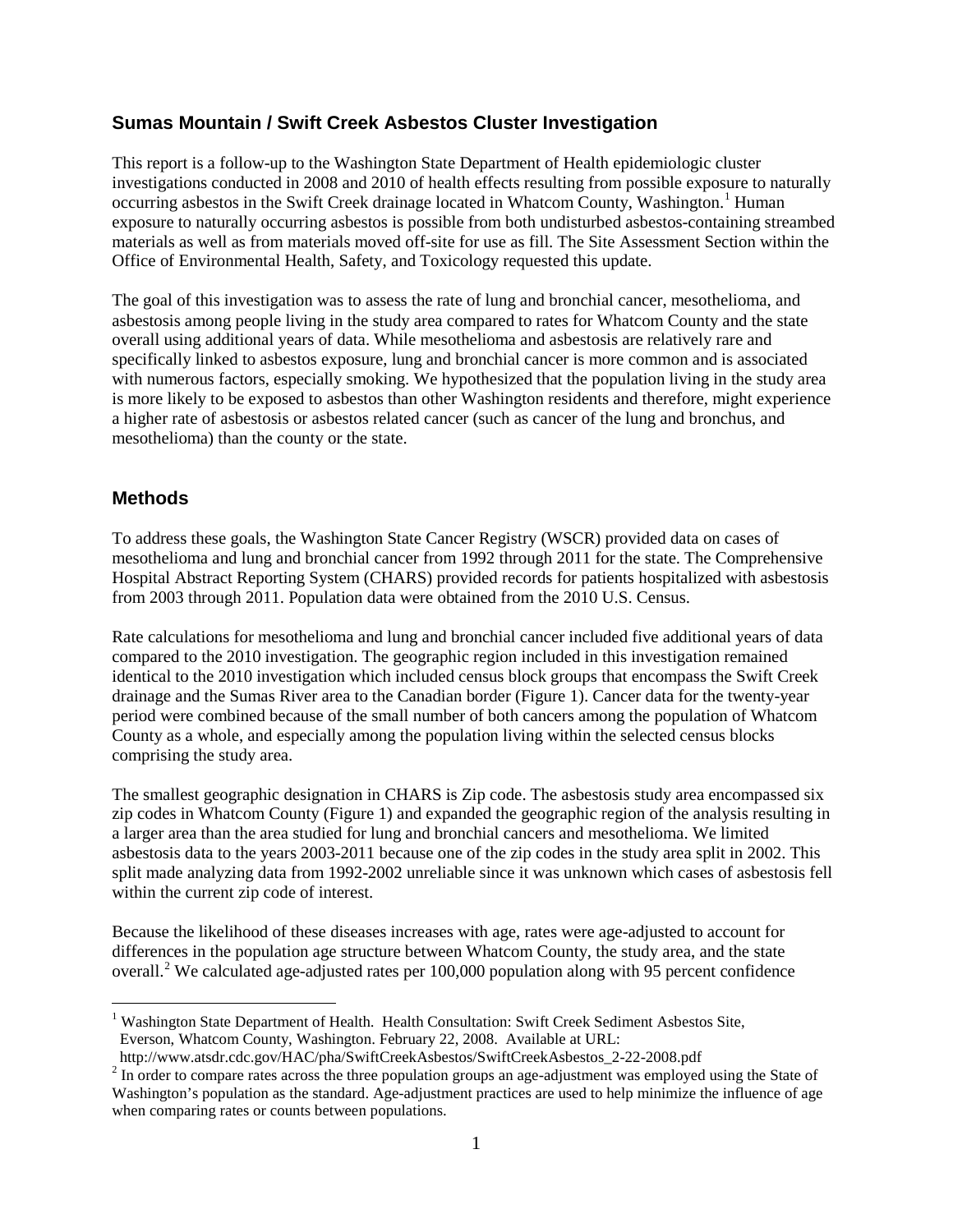intervals (CI) for asbestosis, mesothelioma and lung and bronchial cancer for residents of Whatcom County, the study area, and the state. Confidence intervals provide a measure of the variability of an estimate, such as the rate calculations for this investigation. Confidence intervals can also be used to assess whether two values are significantly different or whether the values are simply different due to chance alone.<sup>[3](#page-2-0)</sup>



Figure 1. Swift Creek-Sumas River Study Area.

# **Results**

 $\overline{a}$ 

#### **Lung and Bronchial Cancer**

Between 1992 and 2011, WSCR recorded 2,080 cases of lung and bronchial cancer in Whatcom County, resulting in an age-adjusted rate of 980 cases per 100,000 population. [4](#page-2-1) This rate was less than the overall rate for Washington State (1206 cases per 100,000) and was lower than would be expected by chance alone. Within the study area, the rate for lung and bronchial cancer was 1044 per 100,000 and while lower than the state rate and higher than the county rate, the confidence intervals suggest that these finding are not statistically significantly different and may be higher or lower due to chance alone (Table 1).

<span id="page-2-0"></span><sup>&</sup>lt;sup>3</sup> For more information on the use of confidence intervals for public health see: http://www.doh.wa.gov/Documents/5500/ConfIntGuide.pdf

<span id="page-2-1"></span><sup>&</sup>lt;sup>4</sup> Since the last report, the inclusion of 2007-2011 data resulted in an additional 631 cases of lung and bronchial cancer for the analysis.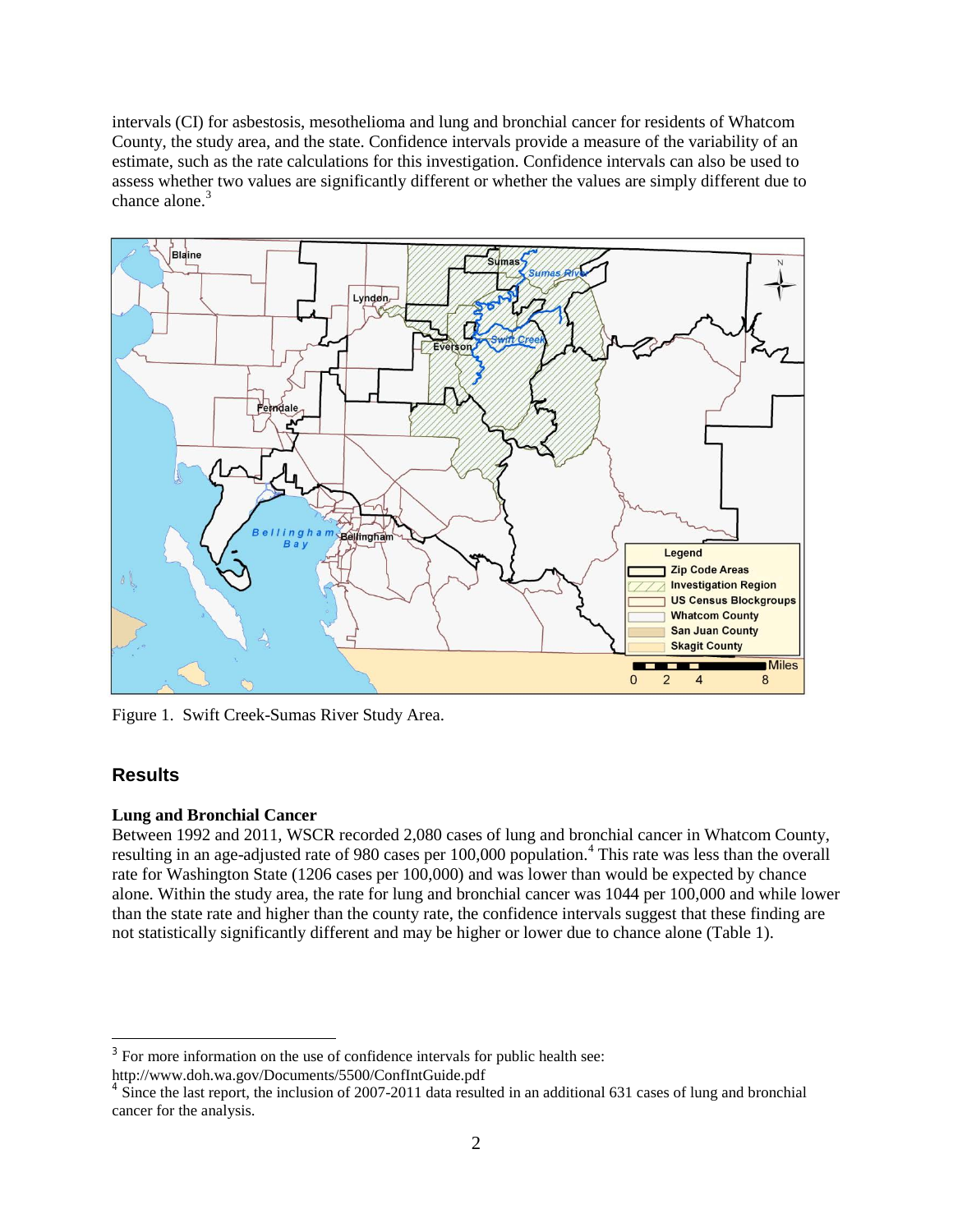|                          | 2010 Census       | Age-adjusted            | 95% Confidence Interval |                    |
|--------------------------|-------------------|-------------------------|-------------------------|--------------------|
| <b>Geographic Area</b>   | <b>Population</b> | <b>Rate per 100,000</b> | <b>Lower Bound</b>      | <b>Upper Bound</b> |
|                          |                   |                         |                         |                    |
| <b>Washington State</b>  | 6,724,540         | 1206                    | 1197                    | 1214               |
|                          |                   |                         |                         |                    |
| <b>Whatcom County</b>    | 201,140           | 980                     | 938                     | 1023               |
| <b>Swift Creek/Sumas</b> |                   |                         |                         |                    |
| <b>River Study Area</b>  | 15.874            | 1044                    | 886                     | 1223               |

**Table 1. Lung and Bronchial Cancer Data (1992 – 2011)** 

#### **Mesothelioma**

Between 1992 and 2011 the age-adjusted rate for mesothelioma in Washington State was 27 cases per 100,000 population, the rate for Whatcom County was 25 per 100,000, and the rate for the study area was 21 per 100,000 (Table 2). These differences are relatively small and are not significantly different – they might have occurred by chance alone.

|                          | 2010 Census       | Age-adjusted            | 95% Confidence Interval |                    |
|--------------------------|-------------------|-------------------------|-------------------------|--------------------|
| <b>Geographic Area</b>   | <b>Population</b> | <b>Rate per 100,000</b> | <b>Lower Bound</b>      | <b>Upper Bound</b> |
|                          |                   |                         |                         |                    |
| <b>Washington State</b>  | 6,724,540         | 27                      | 26                      | 28                 |
|                          |                   |                         |                         |                    |
| <b>Whatcom County</b>    | 201,140           | 25                      | 19                      | 32                 |
| <b>Swift Creek/Sumas</b> |                   |                         |                         |                    |
| <b>River Study Area</b>  | 15,874            |                         | 4                       |                    |

**Table 2. Mesothelioma Cancer Data (1992 – 2011)**

### **Asbestosis**

Between 2003 and 2011 the age-adjusted rate for asbestosis in Washington State was 69 cases per 100,000 population and the rate for Whatcom County was lower at 61 cases per 100,000 population, however, this difference was not found to be statistically significant. Within the study area, the rate for asbestosis was 64 per 100,000 population. The age-adjusted rate for the Swift Creek/ Sumas River Study area was not significantly different from the rates for the state or for Whatcom County (Table 3).

|                                                     | 2010 Census       | Age-adjusted            | 95% Confidence Interval |                    |
|-----------------------------------------------------|-------------------|-------------------------|-------------------------|--------------------|
| Geographic Area                                     | <b>Population</b> | <b>Rate per 100,000</b> | <b>Lower Bound</b>      | <b>Upper Bound</b> |
| <b>Washington State</b>                             | 6,724,540         | 69                      |                         | 71                 |
| <b>Whatcom County</b>                               | $122,888^+$       | 61                      | 49                      | 77                 |
| <b>Swift Creek/Sumas</b><br><b>River Study Area</b> | 78.252*           | 64                      | 48                      | 83                 |

## **Table 3. Asbestosis Data (2003– 2011)**

+ The population of Whatcom County minus the population of Swift Creek/ Sumas River study area.

\*The aggregated population comprising the six zip codes in which Swift Creek/Sumas River drainage area intersects.